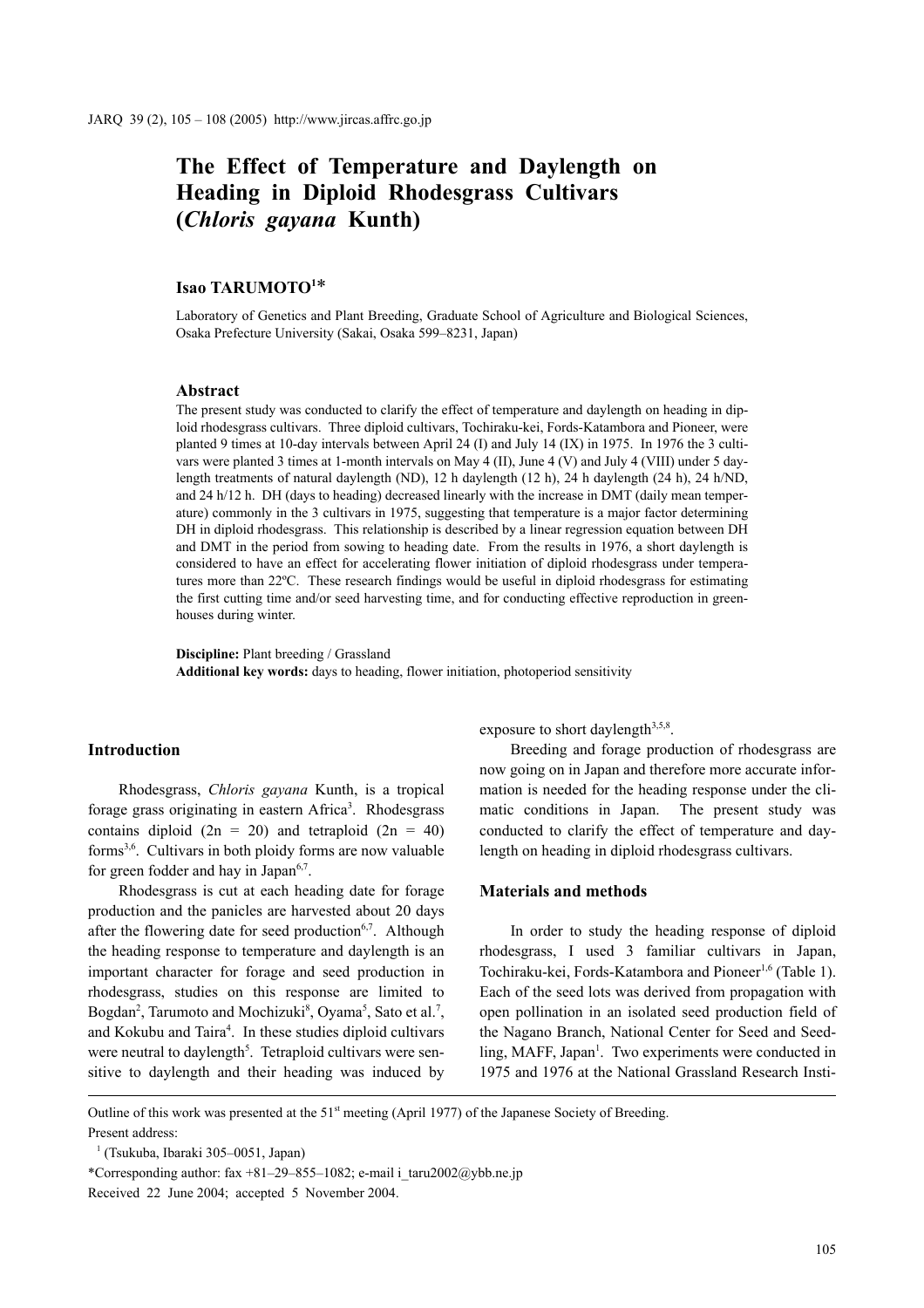I. Tarumoto

L,



**Fig. 1. Relationship between planting time and days to heading (DH) in 3 diploid rhodesgrass cultivars in 1975**

tute (latitude 36º55*'* N), Nishinasuno, Tochigi, Japan. In 1975, 3 cultivars were planted 9 times at 10-day intervals between April 24 (I) and July 14 (IX), as shown in Fig. 1. In 1976, they were planted 3 times at 1-month intervals on May 4 (II), June 4 (V) and July 4 (VIII), as shown in Table 3. Each of five 1/2000a pots was used for each cultivar and planting time, and seeds were directly sown in each pot and then thinned to 2 plants per pot at the 5th leaf stage in both years. In 1975, pots were set outdoors and plants were grown under natural temperature and daylength at Nishinasuno, Tochigi. In 1976, plants were grown under 5 daylength treatments by transferring pots according to Table 3. Days to heading (DH, hereafter) were recorded for each of the 10 plants per plot in both years.

| Table 1. Cultivars, their origin and ploidy used in this study |  |  |  |  |  |
|----------------------------------------------------------------|--|--|--|--|--|
|                                                                |  |  |  |  |  |

| Cultivar        | Origin <sup>a)</sup>                                      | Ploidy            |
|-----------------|-----------------------------------------------------------|-------------------|
| Tochiraku-kei   | Japanese local strain selected from a few African strains | Diploid $2x = 20$ |
| Fords-Katambora | Ecotype from South Africa                                 | Diploid $2x = 20$ |
| Pioneer         | African cultivar (cv. Commercial or Pioneer in Australia) | Diploid $2x = 20$ |
|                 |                                                           |                   |

a): Origin of the 3 cultivars was noted from the sources in Ubi et al.<sup>9</sup>.

**Table 2. Days to heading (DH) and daily mean temperature (DMT: XºC) in the period between planting and heading date in** each planting time of 3 cultivars in 1975 and 1976, and Y<sup>a)</sup> estimated by DMT of each cultivar in 1975

| Standard<br>Tochiraku-kei    |       |                             | Fords-Katambora    |     |                    | Pioneer            |     |                    |                    |
|------------------------------|-------|-----------------------------|--------------------|-----|--------------------|--------------------|-----|--------------------|--------------------|
| <b>DMT</b>                   |       | 1975                        | 1976               |     | 1975               | 1976               |     | 1975               | 1976               |
| $(^{\circ}C)$                | $Y^a$ | $DH^{b} (X, ^{\circ}C)^{c}$ | $DH(X, ^{\circ}C)$ | Y   | $DH(X, ^{\circ}C)$ | $DH(X, ^{\circ}C)$ | Y   | $DH(X, ^{\circ}C)$ | $DH(X, ^{\circ}C)$ |
| 18.0                         | 141   |                             |                    | 134 |                    |                    | 151 |                    |                    |
| 19.0                         | 114   | 102(19.1)                   | 93 (18.8)          | 113 | 99 (18.9)          | 104(18.9)          | 119 | 108(19.5)          | 107(19.2)          |
| 20.0                         | 95    | 99 (19.9)                   |                    | 94  | 99 (19.9)          |                    | 98  | 99 (19.9)          |                    |
| 20.5                         | 88    | 88 (20.5)                   |                    | 87  | 87(20.5)           |                    | 90  | 90(20.5)           |                    |
| 21.0                         | 82    | 83 (21.3)                   | 83 (21.2)          | 81  | 82 (21.3)          | 86(21.1)           | 84  | 81 (21.2)          | 88 (21.0)          |
| 21.5                         | 77    |                             | 74(21.7)           | 76  |                    | 81 (21.4)          | 78  |                    | 81 (21.4)          |
| 22.0                         | 72    | 71(21.9)                    |                    | 71  | 71(21.9)           |                    | 73  | 71(21.9)           |                    |
| 22.5                         | 68    | 62(22.5)                    |                    | 67  | 62(22.5)           |                    | 68  | 63(22.5)           |                    |
| 23.5                         | 61    | 67(23.3)                    |                    | 60  | 68 (23.3)          |                    | 68  | 67(23.3)           |                    |
| 24.0                         | 58    | 58 (24.1)                   |                    | 57  | 59(24.1)           |                    | 58  | 59 (24.1)          |                    |
| 24.5                         | 55    | 55(24.6)                    |                    | 54  | 52(24.6)           |                    | 55  | 55 (24.6)          |                    |
| 25.0                         | 53    |                             |                    | 52  |                    |                    | 52  |                    |                    |
| Difference between Y and DH: |       |                             |                    |     |                    |                    |     |                    |                    |
| Mean                         |       | 3.4                         | 5.0                |     | 4.1                | 6.3                |     | 2.7                | 6.3                |
| Range                        |       | $0 - 12$                    | $1 - 21$           |     | $0 - 14$           | $5 - 9$            |     | $0 - 11$           | $3 - 12$           |

a): Regression equation of Y (estimated DH) on X (DMT) was estimated from data of each cultivar in 1975.

Tochiraku-kei: Y = 41.984/ (0.071X – 1); Fords-Katambora: Y = 41.419/ (0.072X – 1); Pioneer: Y = 39.293/ (0.070X – 1), where Y is an estimated DH and X is DMT (°C) between planting and heading date.

b): DH observed in 1975 and 1976.

c): Values in parentheses show DMT observed in 1975 and 1976.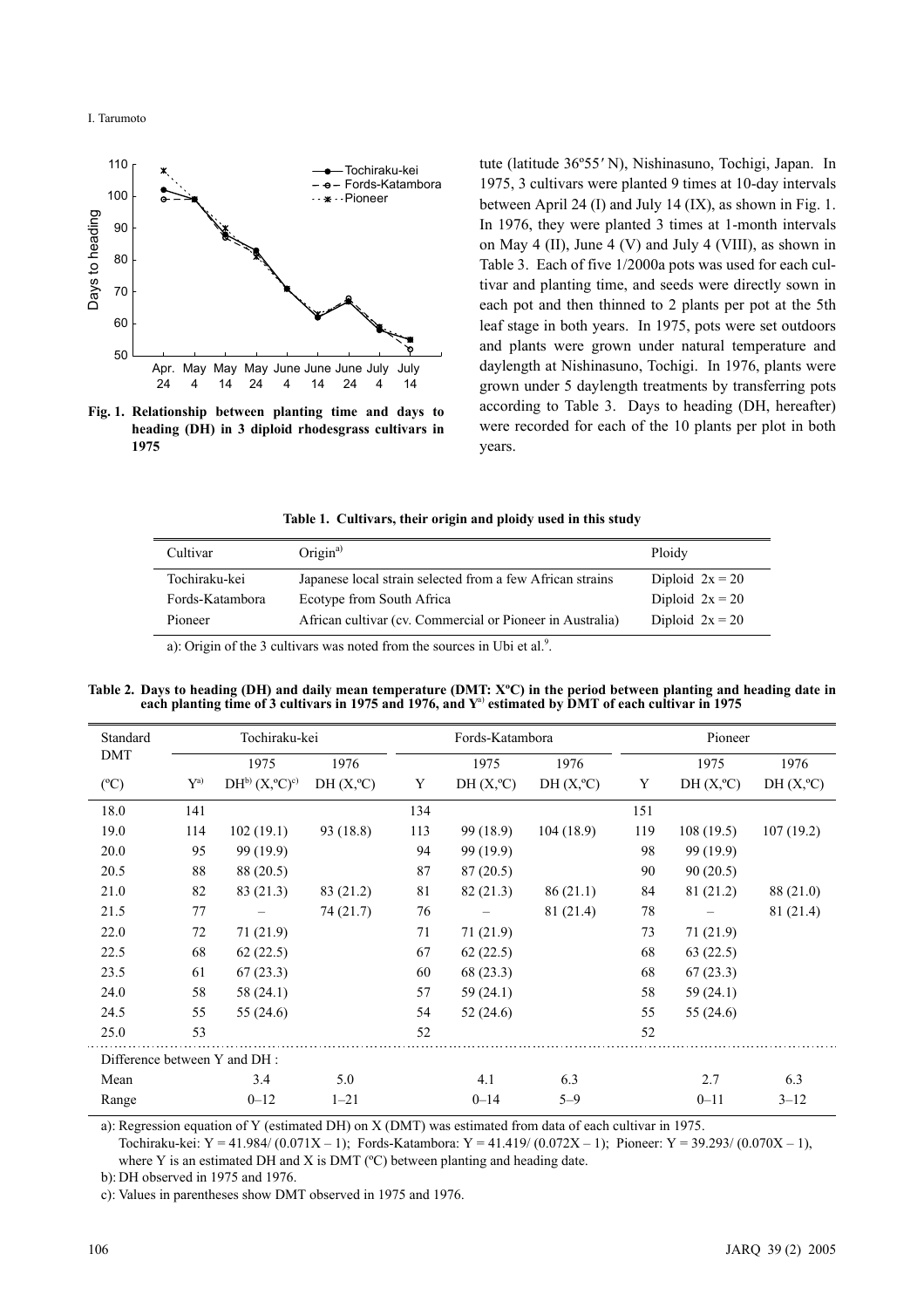During the experimental period, at Nishinasuno, Tochigi (latitude 36°55*'* N), daylength, including civil twilight, ranged from 14.7 (June 21, the summer solstice) to 12.8 h (September 7, the end of 1975 experiment) in 1975 and from 14.7 to 12.01 h (September 23, the end of 1976 experiment) in 1976. The daily mean temperature (DMT, hereafter) in the period between planting and heading date was noted in Table 2, and DMT of the later planting increased in both of 1975 and 1976 as shown in Table 2.

## **Results**

The relationship between DH and planting time in 1975 is shown in Fig. 1. The DH decreased linearly with the delay in planting time, and the linear tendency was almost the same in the 3 cultivars. This result suggests that DMT is an important factor accounting for the heading response in diploid rhodesgrass cultivars.

DH, DMT and estimated DH (Y) in the period between planting and heading date are noted in Table 2, showing that the higher temperature accelerated flower initiation and decreased DH. The means of the differences between Y and DH were 2.7 to 4.1 days in 1975 and 5.0 to 6.3 days in 1976. The differences between Y and DH were generally small except for the ones in low DMT below 20°C. From these results, temperatures, especially DMT, in the period between planting to heading date are also suggested to be a major factor for determining DH in diploid rhodesgrass cultivars.

The relationship between daylength and DH in 1976 is shown in Table 3. Although the 3 cultivars used in this study did not respond to 12 h daylength under low DMT below 20ºC for the planting time of May 4, Tochiraku-kei and Fords-Katambora responded to 12 h and 24 h/12 h treatments under DMT over 21ºC for the planting time of June 4. Under high DMT over 22ºC for the planting time of July 4, 3 cultivars remarkably responded to 12 h and 24 h/12 h treatments. DH at daylength treatments of 12 h and 24 h/12 h significantly decreased compared with DH at the treatments of 24 h, natural daylength (ND), and 24 h/ND. This tendency was observed commonly in the 3 cultivars. The results indicated that a short daylength has an effect on accelerating flower initiation of all the 3 diploid cultivars under temperatures over 22ºC as shown in Table 3.

| Planting   | Cultivar        | Daylength treatment <sup>a)</sup> |                 |       |         |           |  |  |  |
|------------|-----------------|-----------------------------------|-----------------|-------|---------|-----------|--|--|--|
| time       |                 | ND                                | 12 <sub>h</sub> | 24h   | 24 h/ND | 24 h/12 h |  |  |  |
|            |                 | DH (days to heading)              |                 |       |         |           |  |  |  |
| May 4:     | Tochiraku-kei   | 93 $(18.8)^{b}$                   | 99 (18.9)       | 97    | 98      | 96        |  |  |  |
|            | Fords-Katambora | 104(18.9)                         | 100(19.1)       | 105   | 100     | 101       |  |  |  |
|            | Pioneer         | 107(19.2)                         | 104(19.2)       | 108   | 106     | 105       |  |  |  |
|            | Average         | $100 x^{c}$                       | 101 x           | 103 x | 101 x   | 101 x     |  |  |  |
| June $4$ : | Tochiraku-kei   | 83(21.2)                          | 73(21.0)        | 79    | 78      | 74        |  |  |  |
|            | Fords-Katambora | 86(21.1)                          | 71(21.0)        | 85    | 83      | 69        |  |  |  |
|            | Pioneer         | 88(21.0)                          | 81(21.2)        | 85    | 83      | 76        |  |  |  |
|            | Average         | 86 x                              | 75 yz           | 83x   | 81 xy   | 73z       |  |  |  |
| July 4:    | Tochiraku-kei   | 74(21.7)                          | 58(22.3)        | 74    | 69      | 59        |  |  |  |
|            | Fords-Katambora | 81(21.4)                          | 54(22.6)        | 82    | 86      | 55        |  |  |  |
|            | Pioneer         | 81(21.4)                          | 60(22.3)        | 86    | 86      | 70        |  |  |  |
|            | Average         | 79x                               | 57 y            | 81 x  | 80x     | 61y       |  |  |  |

**Table 3. Relationship between daylength and days to heading (DH) in each cultivar in 1976**

a): Daylength treatment: Natural daylength (ND) ranged from 14.7 to 13.8 h for planting on May 4, 14.7 to 13.2 h for that on June 4 and 14.6 to 12.2 h for that on July 4, respectively. 24 h/ND: Started at 24 h daylength until the 5th leaf stage, and then changed to ND. 24 h/12 h: Started at 24 h daylength until the 5th leaf stage, and then changed to 12 h daylength.

b): Values in parentheses show DMT observed in 1976.

c): Values within the average column followed by the same letter are not significantly different at  $P<0.05$ .